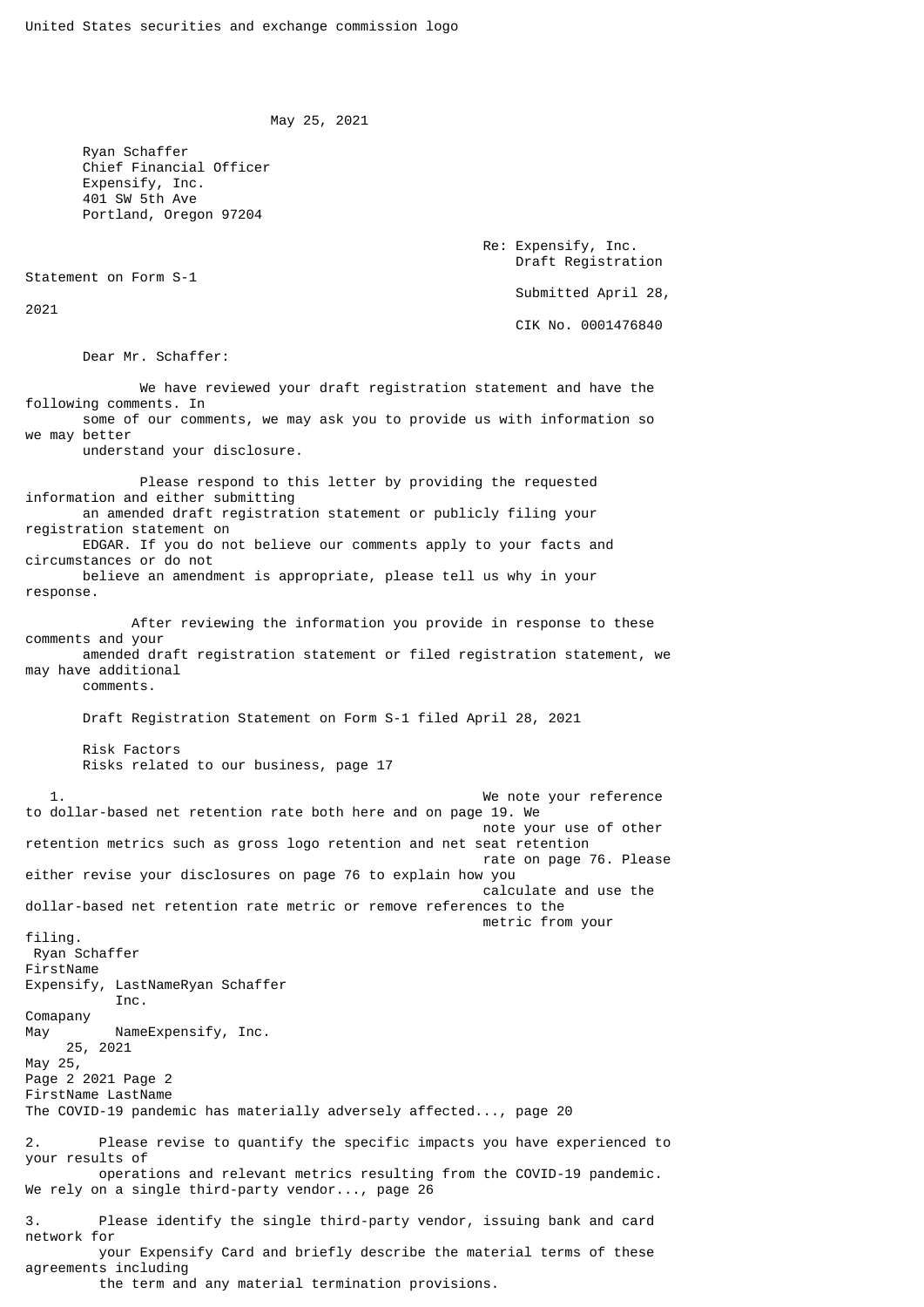4. We note that you do not present gross profit on the face of your consolidated statements of income. It appears that this is due to the fact that your GAAP cost of revenues excludes employee expenses related to customer support. We also note that your disclosures on pages 71-73 do not include any reconciliations of Non-GAAP gross profit or gross margin to the most directly comparable GAAP measures. If you are unable to reconcile Non- GAAP gross profit and Non-GAAP gross margin to the most directly comparable GAAP measures, please revise to remove these Non-GAAP measures from your filing. Please refer to Item  $10(e)(i)(B)$  and footnote 27 of SEC Final Rule Release Number 33-8176, Conditions for Use of Non-GAAP Measures. Credit Facilities, page 86 Please revise to disclose any material debt covenant requirements applicable as of or for the year ended December 31, 2020 and for the foreseeable future. Please also revise to disclose the amount of borrowings available, if any, under your revolving line of credit as of 12/31/20. Please similarly revise your financial statement footnotes on page F-21. Business, page 98 6. Please disclose the measure by which you determined you are a leading cloud-based expense management platform.<br>T. You disclose that you calcul You disclose that you calculate your total addressable market by multiplying the number of SMBs (firms with fewer than 250 employees) in your core geographies by Expensify s average revenue per customer. We note that as of December 31, 2020, you estimated that businesses with fewer than 1,000 employees accounted for over 95% of your customers by revenue. However, on page 20, you state that SMBs accounted for over 95% of your customers by revenue. Please reconcile these statements with regard to the definition of SMBs. Ryan Schaffer FirstName Expensify, LastNameRyan Schaffer Inc. Comapany May NameExpensify, Inc. 25, 2021 May 25, Page 3 2021 Page 3 FirstName LastName Our members and customers, page 111 8. Please disclose the number of your paying customers for the periods presented. Executive Compensation, page 120 9. Please file the employment agreements with your executive officers, 2021 incentive award plan, 2021 employee stock purchase plan and director compensation plan as exhibits to your registration statement. Refer to Item 601(b)(10)(iii)(A) of Regulation S-K. Certain relationships and related party transactions Exchange offer and voting trust, page 134 10. We note that you intend to conduct an exchange offer open to all of your employees whereby the participants will have the opportunity to exchange their shares of Class A common stock for shares of your LTA and LTB common stock. Please provide us with a detailed legal analysis explaining why you believe the exchange offer does

not constitute a tender offer subject to the tender offer rules.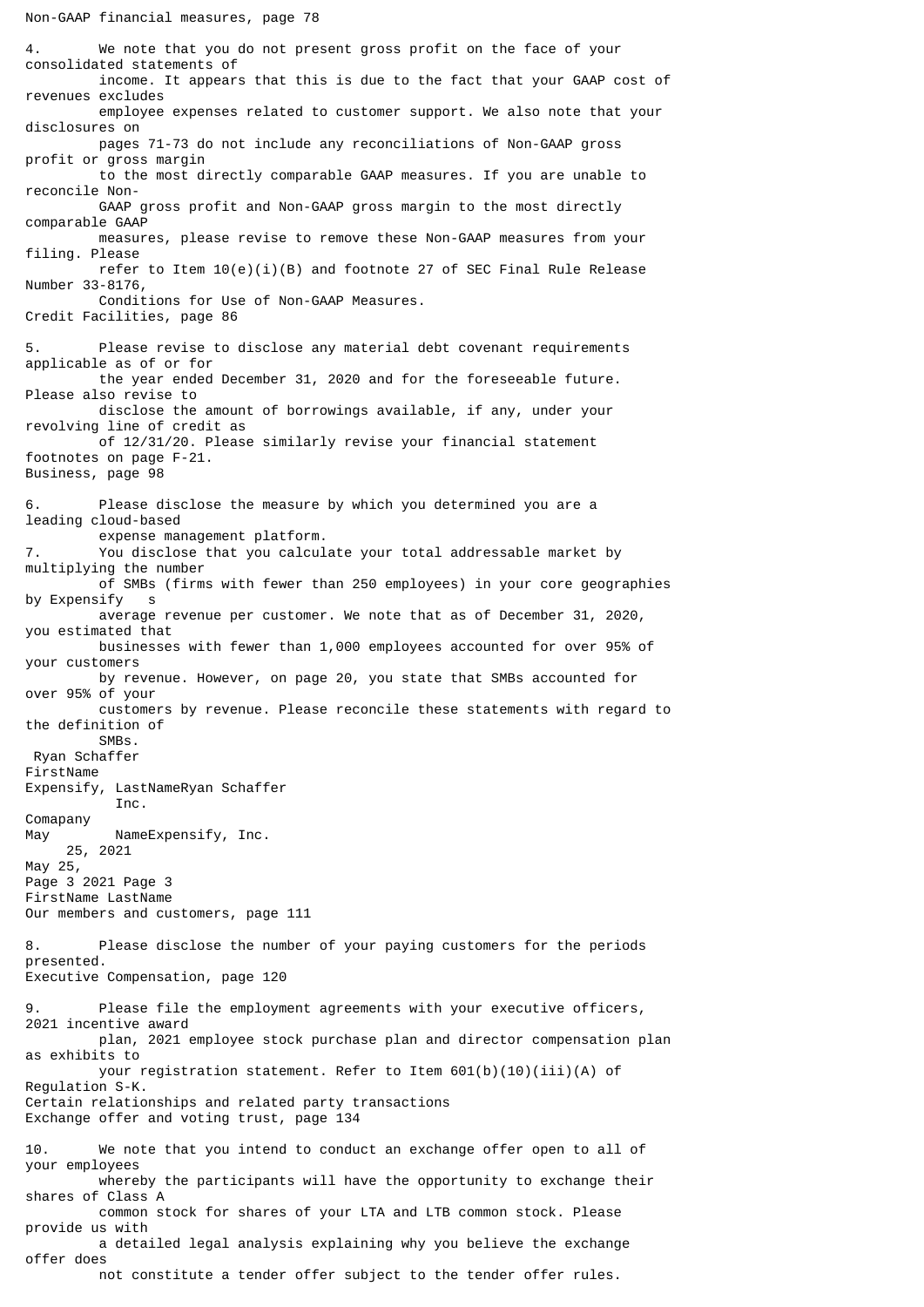Description of Capital Stock Common Stock, page 139 11. Please briefly describe the sale and transfer requirements in your amended and restated certificate of incorporation and describe the types of transfers that are excepted from those requirements. 12. Please clarify your statement that the voting trust will be able to elect a majority of the members of your board of directors to disclose that it will be able to elect all of the members of your board of directors or advise. The Voting Trust, page 141 13. Please identify the trustees to the voting trust agreement, disclose how the trustees are selected and under what circumstances they can be replaced and file this agreement as an exhibit to your registration statement. Refer to Item  $601(b)(10)(ii)(A)$  of Regulation S-K. 14. Please provide a legal analysis that it is permissible under applicable law for the trustees to make decisions without fiduciary duties of any kind to the trust beneficiaries and clarify how the voting trust will achieve the stated objectives without the trustees owing any fiduciary duties to the beneficiaries. Also, disclose the objective criteria the trustees will consider in determining how to vote the shares in the voting trust.<br>Please clarify whether the terms of the exchange offer will require Please clarify whether the terms of the exchange offer will require participants to deposit their LTA and LTB shares of common stock in the voting trust. Also, disclose the circumstances under which employees that are not trust beneficiaries may become parties to the voting trust agreement. Ryan Schaffer Expensify, Inc. May 25, 2021 Page 4 16. We note your statement that the voting trust is irrevocable and terminates upon the mutual agreement between the company and the trustees. Please tell us the provisions of state law that permit the trust to have a perpetual existence. Audited Consolidated Financial Statements Consolidated Statements of Income, page F-4 17. Please revise the title of "Cost of revenue, net" to make it clear that this line item excludes employee costs for customer support. 18. Please revise to disclose both income allocated to participating securities and net income (loss) attributable to common stockholders on the face of your consolidated statements of income. Similarly revise your consolidated statements of income data on pages 13 and 69. Note 1 - Description of Business and Basis of Presentation, page F-8 19. Please revise to clarify if you consolidate Expensify.org and tell us how you considered ASC 810 in arriving at your conclusion. As a related matter, please revise to disclose your commitments to Expensify.org and describe how these commitments are reflected in your consolidated financial statements for the periods presented. We note disclosures about your Expensify.org commitments on pages 104, 106 and 134. Note 2 - Summary of Significant Accounting Policies, page F-9 20. Revise to disclose, as you do on page 81, that both your sales and marketing expenses and general and administrative expenses exclude all employee costs. 21. We note that, due to price increases in 2020, you recorded contract assets of \$1,164,825 as of December 31, 2020. Please revise to more fully describe the nature of these contract assets and the conditions that have not yet been met.